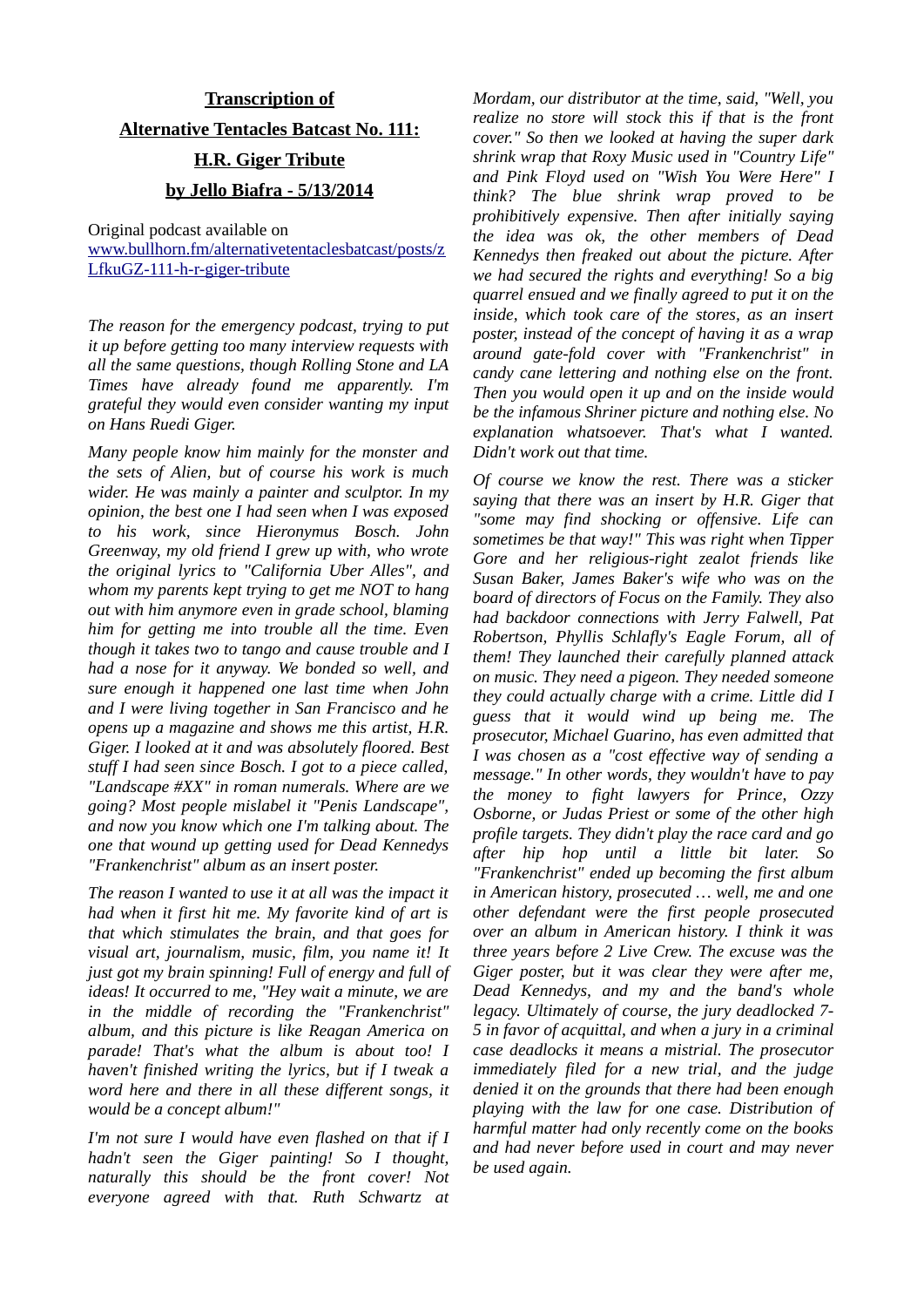*Of course, no, I didn't go to jail, I didn't get fined, and I didn't get convicted, but in the marketplace it meant that Dead Kennedys and Alternative Tentacles were kicked out of a lot chain stores because the McCarthy-style chill factor that they wanted, actually happened! It also meant that the silver lining, the few that were in there, was getting to meet and hang out with Frank Zappa. My spoken word shows being pole-vaulted from coffee house readings of alleged poetry to talking at universities about censorship, and I never looked back. The other one was getting to know Hans Ruedi Giger! His agent, who had been very helpful during the legal situation, knew enough not to fly Giger in from Switzerland as his own expert witness. When the cops were raiding my house, they were trying to Giger's address off of me. I said, "No, he's in Switzerland!" I thought I was about to get my jaw broken because it was the LAPD. Thankfully they didn't go that far.*

*Anyways, I had some great adventures. I met Giger three times. The first time they were kind enough to fly me out when he had an opening in New York City. It just happened to be during the CMJ Convention for music and a new Carcass album with Giger's art on the cover had just come out. So there were all kinds of tie-ins, except for in the mind of this really uptight, miserable owner of the gallery. Giger discovered to his horror, that "Landscape #XX" and a few other sexually explicit (depending on how you look at them) paintings of his, were all in a separate room where the owner could lock the door if so-called "important people" were in the room. Giger practically pulled his art, and cancelled the exhibit he was so upset. This went on all day, finally Giger got to the point where he pulled out one of the metal masks that he made. One of his sculptures, it's in one of the books, and put it on. He hid behind the door of the gallery as "important people" showed up. It was a double opening, R. Crumb was in the adjacent room, so people could go back and forth. So Giger would go, "RAAWR!" and stuff, trying to save his mood and everything. More disagreements went on and stuff, but then who should then walk into the Giger room in full costume, but Gwar! The owner of the gallery was so freaked out he fled his own opening and went home. Suddenly Giger was in a buoyant mood! I mean, he knew who Gwar was. He had experienced them before. He was so happy to see them. From that moment onward a great time was had by all. I mean, the owner was trying to charge people \$20 just to get in the elevator to go up to the gallery, when he realized all the Carcass fans were coming to see Giger's work instead of "important people" and all! That was a lot of fun.*

*Later, when I did a spoken word show in Zurich, his sort of adopted nephew and my good friend to this day, Boris Bueller, took me over to Giger's house. That was interesting right from approaching the house from the block, because I knew immediately which one it was. It was part of like a big block building that was divided into a duplex. There were two or three stories per side, it was pretty roomy. One side, immaculate lawn, everything perfect … and then right down the middle, weeds that had grown into tree trunks and everything else, and you could get to the front door and that was Giger. Inside? Black walls, and some paintings we all know well just leaned up against each other in a corner. A really famous Joe Coleman original hanging above his stove complete with bubbling food grease that he had gotten on it. A little train he had built that went in and out of his house, through the back into a tunnel he had made, which of course was a thinly disguised vagina. It was raining, it was kinda cold, and there was some 3D versions of Giger's infamous decaying looking babies on the outside of the cave, and mushrooms were growing on them which just enhanced the whole image, we all agreed. There was a mock up in the back of this beautiful, but very Giger-ish, fountain that he was hoping to talk the city of Zurich into building, and all the sculptures would move with the water. It was amazing. The Giger museum, which was over in the French speaking part of Switzerland in Gruyères was still, well I guess the museum had just opened and the Giger bar was across the cobblestone way, was still in the works. Thus Giger's house just reeked of chemicals as he was making the molds to … well the thing you would make the mold around in order to make the metal dinosaur bones that crisscross the ceiling of the Giger bar, and he was going to put some of those chairs he's known for, the metal chairs? It was really great to be able to sit in one of those and stuff, they are not the most comfortable things in the world, but they are some pretty amazing chairs let's face it!*

*Come to think of it, it was right after September 11, 2001 had happened. I was on tour right after that. I remember Les calling from New York just distraught over what had happened and everything.*

*It was agreed that since Giger wanted to check up on the progress anyway, we'd all get in the van and go the two hours or whatever it was, to Gruyères and check out the museum. So what a treat it was to check it out with him, and I realized in a discussion in the van on the way that he hadn't really hadn't been filled in all that much on the "Frankenchrist" legal case, the trial, what had happened and so I filled him in at length on that!*